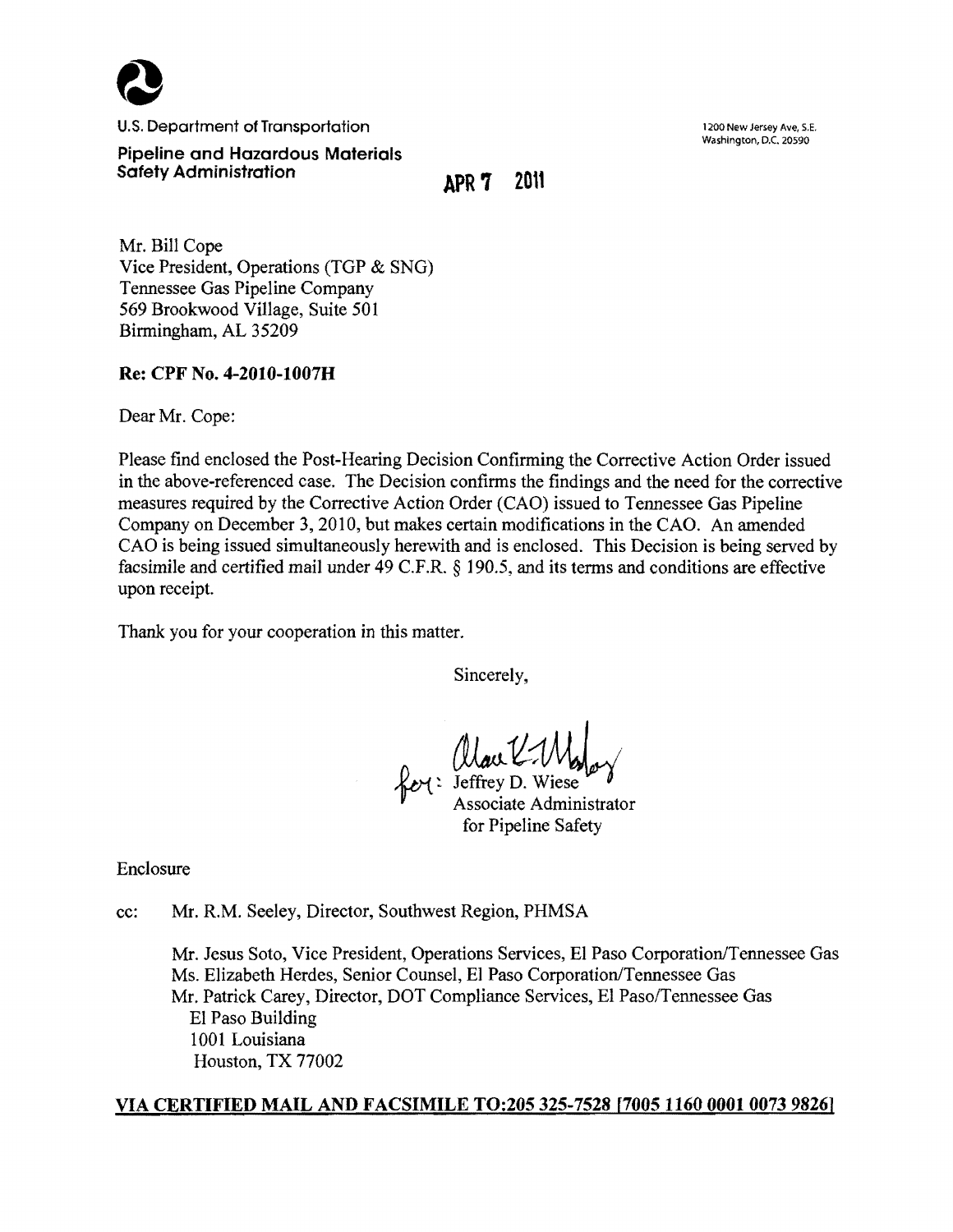## U.S. DEPARTMENT OF TRANSPORTATION PIPELINE AND HAZARDOUS MATERIALS SAFETY ADMINISTRATION OFFICE OF PIPELINE SAFETY WASHINGTON, D.C. 20590

)

)

In the Matter of )

Tennessee Gas Pipeline Company, (a) CPF No. 4-2010-1007H

--------------------------)

Respondent. )

## POST-HEARING DECISION CONTINUING CORRECTIVE ACTION ORDER

On December 3,2010, the Associate Administrator for Pipeline Safety, Pipeline and Hazardous Materials Safety Administration (PHMSA), Office of Pipeline Safety (OPS), issued a Corrective Action Order (CAO) under authority of 49 U.S.C.  $\S$  60112, finding that continued operation by Tennessee Gas Pipeline Company (TGP or Respondent)<sup>1</sup> of certain segments of its TGP 100 Pipeline System from Texas to West Virginia would be hazardous to life, property, and the environment. The CAO made preliminary findings that these potential hazards arose from a November 30, 2010 failure of TGP's pipeline system and would continue unless certain corrective measures were taken. The CAO further found that failure to issue the CAO expeditiously would likely result in serious harm to life, property, or the environment.

# **Background**

The November 30, 2010 failure on TGP's 100-2 Line (Failure) resulted in the release of natural gas from a crack located on a wrinkle bend<sup>2</sup> near MP  $40-2+1.39$  near Natchitoches, Louisiana. There were no fires, injuries, or explosions as a result of the Failure. Approximately 150 homes were evacuated as a precautionary measure. The release occurred on one of nine segments of the TGP 100 Pipeline System with wrinkle bends.

Following issuance of the CAO, by letter dated December 13, 2010, Respondent contested the CAO and requested a hearing, as provided under 49 C.F.R. § 190.233(c). On February 1,2011, TGP submitted a "Statement of the Issues" (Response), objecting to the finding in the CAO that approximately 1,400 miles of its system, running from Texas to West Virginia, were deemed "hazardous" and included as part of the "Affected System" under the CAO.

<sup>&</sup>lt;sup>1</sup> The CAO was issued to Tennessee Gas Pipeline Company, a subsidiary of El Paso Corporation, which operates approximately 42,000 miles of natural gas pipelines running from the Mexican border to Canada. *See*  http://www.elpaso.com/pipelines (last accessed March 30, 2011).

 $2A$  "wrinkle bend" is a construction technology or process of conforming pipe to topography by bending. The process was used predominately in construction into the early 1950's.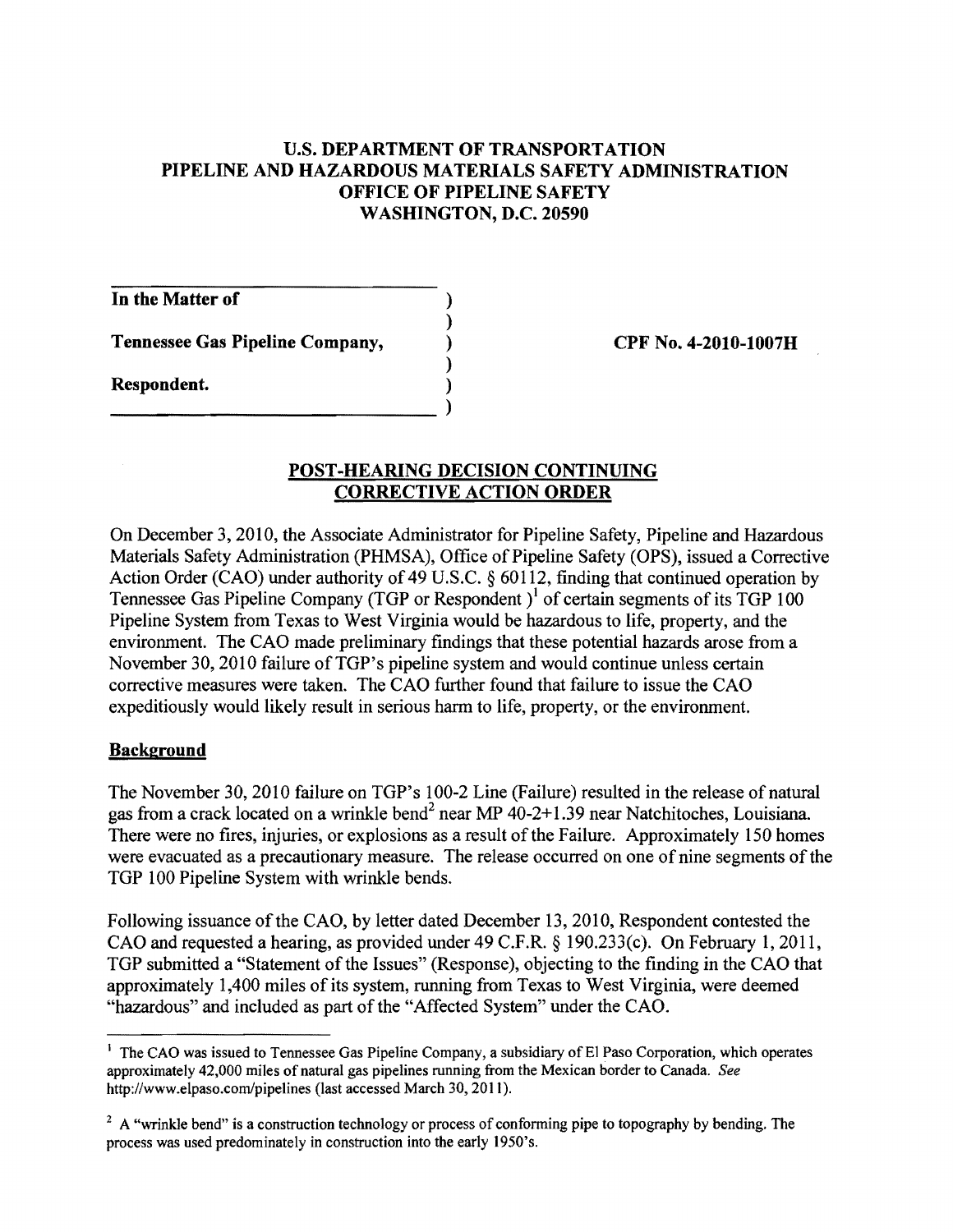A hearing was subsequently held on February 10,2011, in Houston, Texas, with an attorney from the Office of Chief Counsel, PHMSA, presiding. At the hearing, Respondent and the Southwest Region, OPS, were represented by counsel and presented evidence in support of their respective positions regarding the validity of the issuance of the CAO.

At the hearing, TGP introduced a PowerPoint presentation and reiterated the arguments presented in its Response. After the hearing, Respondent provided additional written material for the record, by letter dated February 18, 2011 (Closing).

## I. Determination of Necessity for a Corrective Action Order

The purpose of a hearing following the issuance of a CAO without prior notice is for the Associate Administrator, OPS, to "determine whether a compliance order should remain in effect or be rescinded or suspended...,"<sup>3</sup> In its Response and during the hearing, TGP argued a standard of review, asserting that PHMSA's position should not be given deference under *Chevron U.S.A., Inc.* v. *Natural Resources Defense Council, Inc.,* 467 U.S. 837 (1984). That argument, however, is not pertinent during an administrative proceeding. I have reviewed the CAO to determine the necessity for a CAO, in compliance with Section 60112 of Title 49, United States Code and 49 C.F.R. § 190.233.

The bases for determining whether a pipeline facility requires corrective action are specified in 49 U.S.C. § 60112 and 49 C.F.R. § 190.233. Under those provisions, the Associate Administrator may issue a CAO if, after reasonable notice and the opportunity for a hearing, he finds that a particular pipeline facility is or would be hazardous to life, property, or the environment. The terms of that Order may include the suspended or restricted use of that pipeline facility, physical inspection, testing, repair, replacement, or any other action as appropriate.

## II. Scope of CAO

In its Response and during the hearing, TGP argued that the CAO was overly broad because it found that the entire TGP 100 Pipeline System, referred to as the "Affected System," was "hazardous." To support its argument, Respondent relied on its review of CAOs issued in recent years, and proffered that they did not find any CAOs that covered an entire natural gas pipeline system. The company further asserted that the CAOs it had reviewed were generally limited in geographical area. To the extent that Respondent is arguing that PHMSA's previous CAOs create a limit that is not in the statute or regulations, this argument is rejected. 49 C.F.R. § 190.233(e) makes clear that I may consider four explicit factors, as well as other factors that I deem appropriate. The characteristics of the affected geographic area are but one consideration in finding a particular pipeline facility hazardous.

 $3\,$  49 C.F.R.  $\frac{1}{9}$  190.233(b).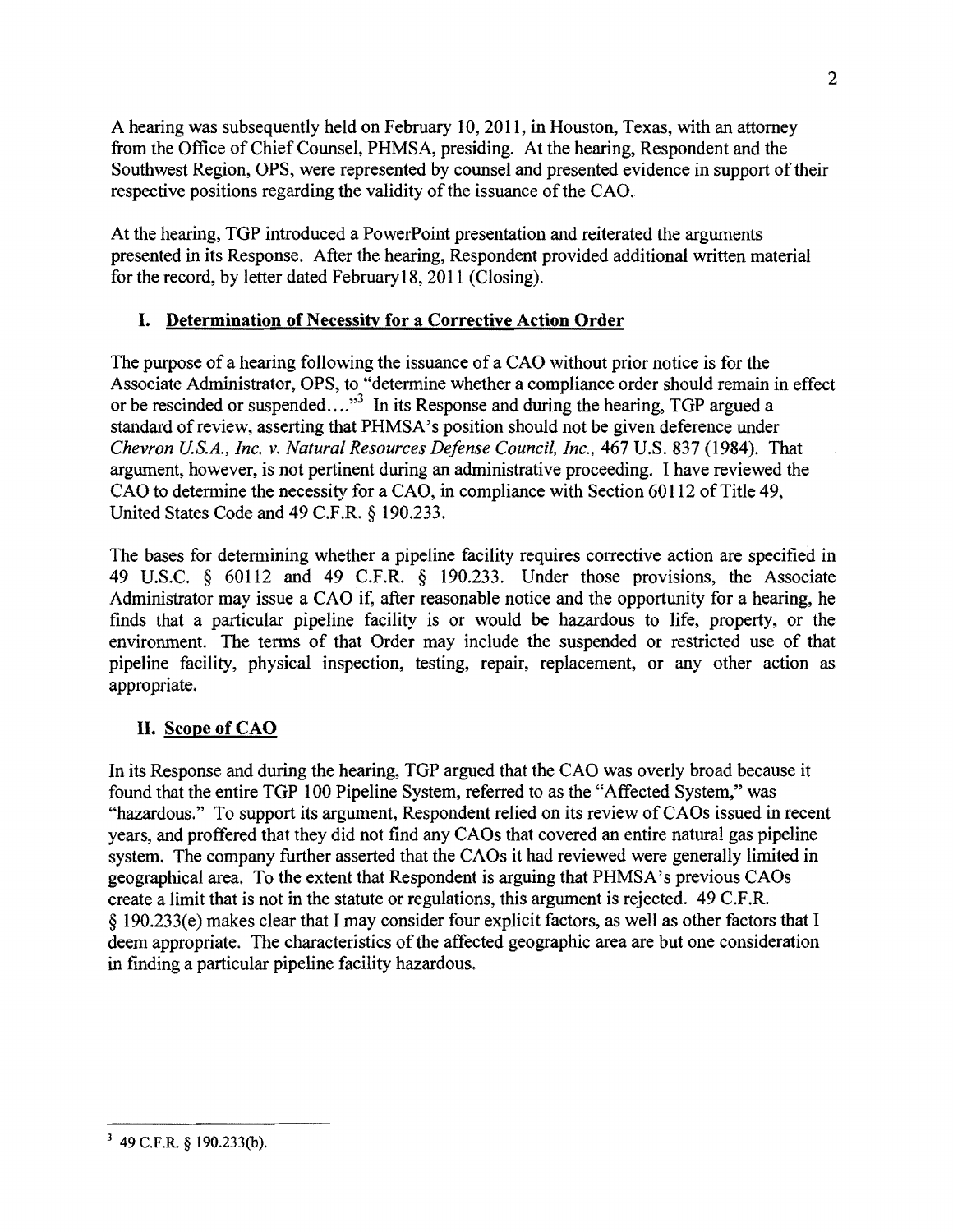#### III.PHMSA's Hazard Finding

Respondent contended that based on the factors outlined above, the CAO should be modified to define the "Affected System" as being that portion of "TGP's Line 100-2 between mainline valve (MLV) 40 to MLV 47," instead of the "TGP 100 Pipeline System from Texas to West Virginia." $4$ 

In issuing the CAO, OPS found that the "continued operation of the Affected Pipeline Facility without corrective measures would be hazardous to life, property and the environment." More specifically, OPS "considered the age of the pipelines in the Affected System, the common method of construction, the circumstances surrounding the failure, the proximity of the Affected System to populated areas and public roadways, the hazardous nature of the product being transported, the pressure required for transporting the material, and the ongoing investigation to determine the cause of the failure."<sup>5</sup> At the hearing, agency staff testified that PHMSA had considered multiple factors in issuing the order, including the age of the pipelines in the Affected System, their method of construction, the hazardous nature of the product transported, the pressure required for transporting the material, the uncertainties as to the cause of the Failure, and the proximity of the pipe to populated areas.

When the CAO was issued, the entire TPG System was believed to be sufficiently similar to Line 100-2 at the Failure site to warrant the determination of the scope of the hazard finding. The other pipelines of the Affected System were thought to be constructed during roughly the same period. Also, based on the evidence available at the time that the CAO was issued, it was believed that the other pipelines were likely to also contain wrinkle bends with integrity issues, as these types of bends were typically used during pipeline construction until about 1955.

Since the time the CAO was issued, , however, additional evidence has been presented regarding the characteristics of the TGP 100 Pipeline System and the Failure investigation. Respondent presented evidence of the approximate length of the entire pipeline system, the age of certain segments, and characteristics related to each segment. The Failure occurred in a pipeline that was 30 inches in diameter and originally installed in 1948. TGP's metallurgical analysis determined that the Failure occurred when tensile overload caused a 50-inch fracture in a wrinkle bend. The metallurgical analysis did not find any corrosion, stress corrosion cracking, or chemical or mechanical properties typical of wrinkle bend failures.

Respondent contends that the facts in this case suggest that the failure of this particular wrinkle bend was unique. TOP hired P.E. LaMoreaux & Associates, Inc. (PELA), a third-party contractor, to conduct a study ofthe local hydrogeologic conditions near the leak site. In conducting its study, PELA relied on the fact that several factors are present in a majority of all wrinkle bend failures: (I) the long seam of the pipe ran through the wrinkle bend and the wrinkle was in a sag bend; (2) corrosion at the wrinkle; (3) movement of the wrinkle bend due to soil disturbance; or (4) the presence of Hydrogen Induced Cracking on the inner diameter of the wrinkles. TOP presented evidence that PELA had not determined that any of these factors led to the failure of the wrinkle bend in this case. TGP further asserted that, even though the company did not know the root cause ofthe Failure, this incident was not sufficiently similar to other wrinkle bend incidents to justify a finding that its pipeline system was hazardous. *Closing*, p. 4. Respondent's argument is not persuasive. Using Respondent's logic, PHMSA would not be able to make a hazard finding in any situation where a failure had occurred but no root cause had yet been determined.

<sup>&</sup>lt;sup>5</sup> Respondent asserts that PHMSA made a determination that "any pipe segment that is constructed with a wrinkle bend must be 'hazardous'." Upon review of the CAO and the evidence presented, that argument is without merit.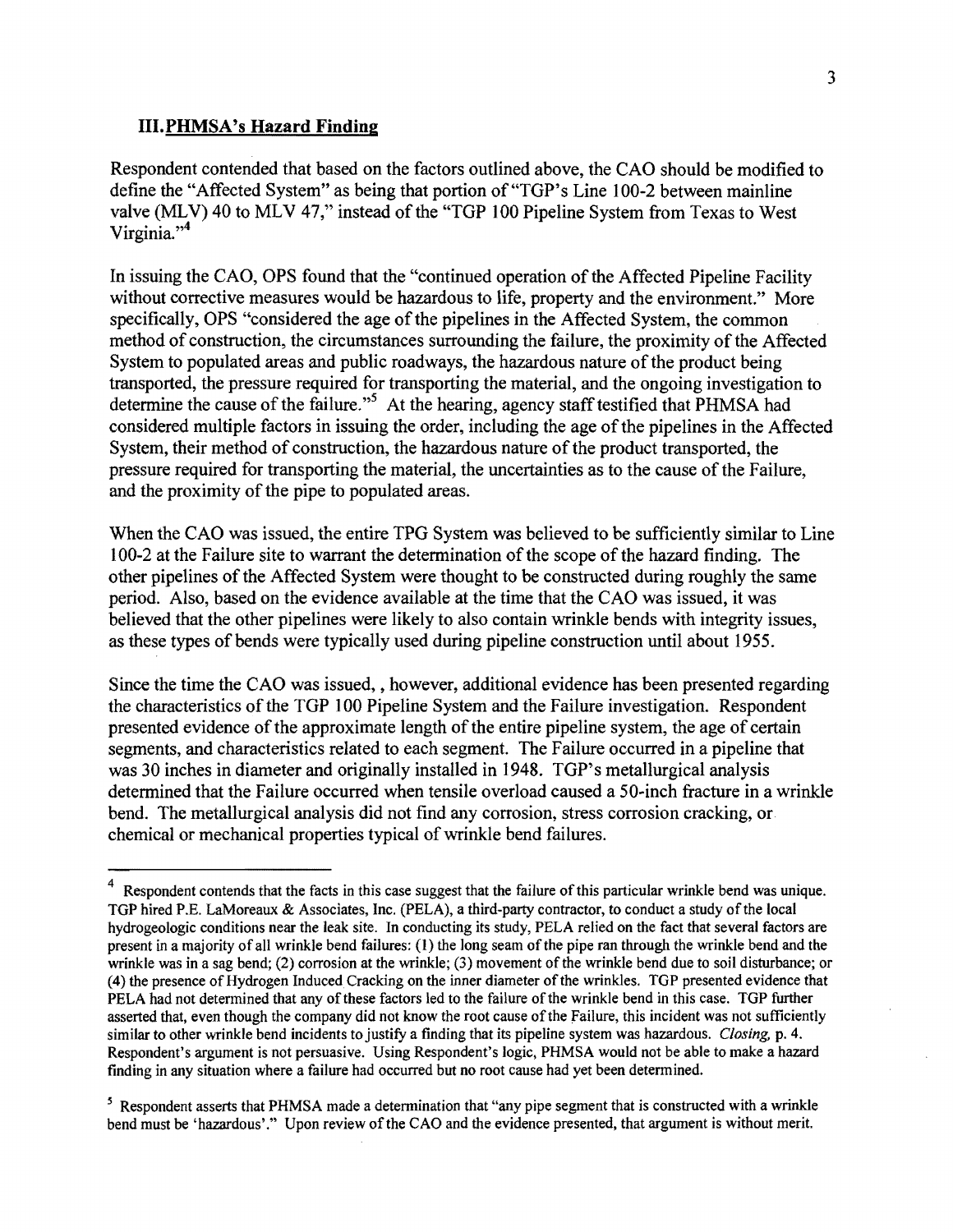Respondent explained that the TOP 100 System contained many variations, as it was built between 1944 and 1966, and that the various loops in the 100 System did not always run in the same right-of-way space, were built using different pipe materials and sizes, were manufactured by different vendors, and had been installed by various contractors using various work practices.

At the hearing, OPS indicated that based on its own investigation and information that is now available, the hazard appears to be limited to Line 100-2. Upon consideration of the evidence presented, I find that the first bullet of the Preliminary Findings and the definition of the term "Affected System" in the CAO should be modified as follows: <sup>6</sup>

The TOP 100 Pipeline System is approximately 4,600 miles in length running from Texas to West Virginia, and consists of a looped system. Line 100-2 is the Affected System.

### IV. Pressure Restriction in Item 2

The CAO placed a pressure restriction on MLV 32 to MLV47, in Item 2. Respondent states that, to the extent that a pressure reduction is necessary, it should be limited to that portion of the line running from MLV 40 to MLV 41. The company argued that the pressure restriction in Item 2 of the CAO was too broad and went far beyond what was necessary to protect the public. Respondent contended that the abnormal pressure restriction could have adverse effects on TOP's ability to meet commercial and human needs during the winter heating, and summer cooling seasons.

OPS has considered this argument and believes that while it has merit, the limitation requested by Respondent does not. OPS has proposed that the pressure restrictions should apply to TOP's Line 100-2 from MLV 40 to MLV 47, focusing on this portion of the line as the primary portion ofthe system that suffered the Failure. This proposal is based on TOP's argument to focus the entire compliance order on this portion of the pipeline. It is also logically defined as the portion ofthe pipeline from the compressor station that is upstream ofthe incident to the compressor station that is downstream of the incident.

Accordingly, with respect to Item 2 of the CAO, I order that the pressure restriction set forth in the CAO is hereby modified to apply only to that same portion of TGP's Line 100-2 running from MLV 40 to MLV 47.

### V. Integrity Analysis in Item 4

The CAO required an integrity analysis on TOP's Line 100-1, 100-2, 100-3 and 100-4. Respondent indicated that it is committed to working on and developing a solid relative risk matrix to determine what factors would give rise to a reason to appropriate mitigation measures. The company proffers that it can use the data from Line 100-2 MLV 40 to MLV 47, instead of gathering data from the previously defined affected system, TOP's Line 100-1, 100-2, 100-3, and

<sup>&</sup>lt;sup>6</sup> The CAO made a preliminary finding that "[t]he TGP 100 Pipeline System is approximately 1400 miles in length, running from Texas to West Virginia, and consists of a looped system that includes Lines 100-1, 100-2, 100-3, and 100-4 (Affected System)." CAD, p. 1. Respondent has indicated that the TOP 100 Pipeline System is actually 4600 miles.